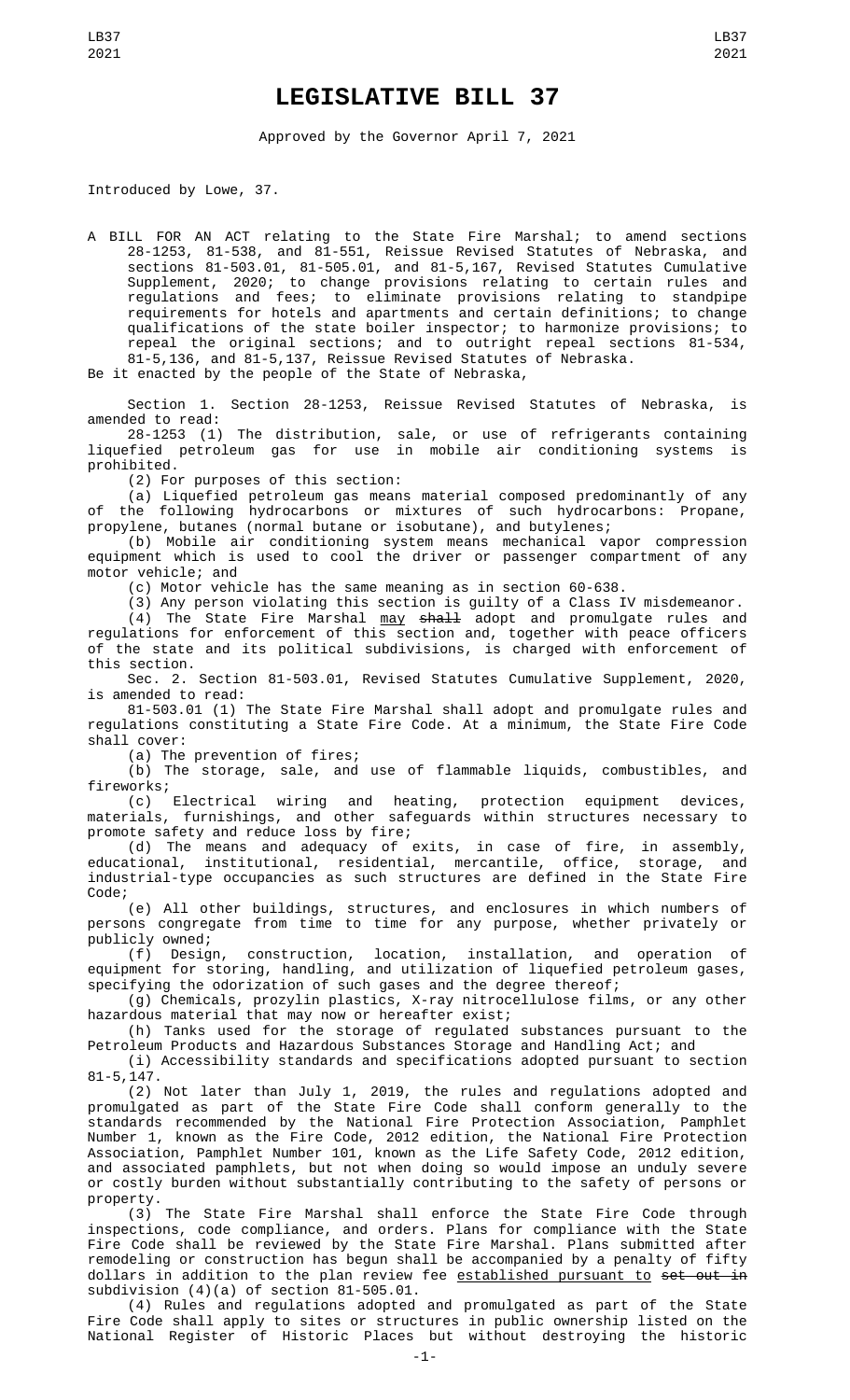Sec. 3. Section 81-505.01, Revised Statutes Cumulative Supplement, 2020, is amended to read:

81-505.01 (1) The State Fire Marshal shall establish and assess fees not to exceed the actual costs for the performance of services by the State Fire Marshal or by qualified local fire prevention personnel to whom the State Fire Marshal has delegated authority to perform such services. Prior to establishing or altering such fees, the State Fire Marshal shall hold a public hearing on the question of the adoption of or change in fees. Notice of such hearing shall be given at least thirty days prior thereto (a) by publication in a newspaper having general circulation in the state and (b) by notifying in writing the head of any agency or department having jurisdiction over facilities that would be subject to the fees. Fees for services performed by the State Fire Marshal shall be paid to the State Fire Marshal and shall be remitted to the State Treasurer for credit to the State Fire Marshal Cash Fund. Fees for services performed by local fire prevention personnel shall be paid directly to the office of the local fire prevention personnel.

(2) The fee for inspection for fire safety of any premises or facility pursuant to section 81-502 or 81-503.01 shall be not less than twenty-five nor more than one hundred fifty dollars and shall be paid by the licensee or applicant for a license. The fee for inspection for fire safety of the same premises or facility made within twelve months after the last prior inspection shall be not less than twenty-five nor more than one hundred fifty dollars and shall be paid by the licensee or applicant for a license. The fees for inspection for fire safety of foster family homes as defined in section 71-1901 may be paid by the Department of Health and Human Services.

(3) The fee for providing investigation reports to insurance companies shall not exceed three dollars for each report provided. The State Fire Marshal may charge an amount not to exceed the actual cost of preparation for any other approved information release.

(4)(a) The State Fire Marshal shall charge a fee for reviewing plans, blueprints, and shop drawings to determine compliance with rules and regulations adopted and promulgated pursuant to section 81-503.01 or 81-5,147. The State Fire Marshal shall establish such fee in rules and regulations adopted and promulgated to be effective on January 1, 2022. Such fee shall meet the costs of administering the plan review requirement found in sections 81-503.01 and 81-5,147 but shall not exceed five hundred dollars. The fee schedule as it existed prior to the effective date of this act shall be used through December 31, 2021. Except as provided in subdivision (b) of this subsection, the fee for reviewing plans, blueprints, and shop drawings to determine compliance with rules and regulations adopted and promulgated pursuant to section 81-503.01 shall be assessed according to the following schedule:

TOTAL VALUE OF PROPOSED

| STRUCTURE OR IMPROVEMENT | FEE                                     |
|--------------------------|-----------------------------------------|
| $$1 - $5,000$            | \$5.00                                  |
| $$5,001 - $25,000$       | \$5.00 for the first \$5,000.00 plus    |
|                          | \$2.00 for each additional \$5,000.00   |
|                          | or fraction thereof.                    |
| $$25,001 - $50,000$      | \$15.00 for the first \$25,000.00 plus  |
|                          | \$2.00 for each additional \$5,000.00   |
|                          | or fraction thereof.                    |
| $$50,001 - $100,000$     | \$25.00 for the first \$50,000.00 plus  |
|                          | \$1.00 for each additional \$5,000.00   |
|                          | or fraction thereof.                    |
| $$100,001 - $200,000$    | \$35.00 for the first \$100,000.00 plus |
|                          | \$1.00 for each additional \$10,000.00  |
|                          | or fraction thereof.                    |
| \$200,001 or more        | \$50.00 for the first \$200,000.00 plus |
|                          | \$1.00 for each additional \$10,000.00  |
|                          | or fraction thereof, except that the    |
|                          | total fee shall not exceed \$500.00.    |
|                          |                                         |

-2-